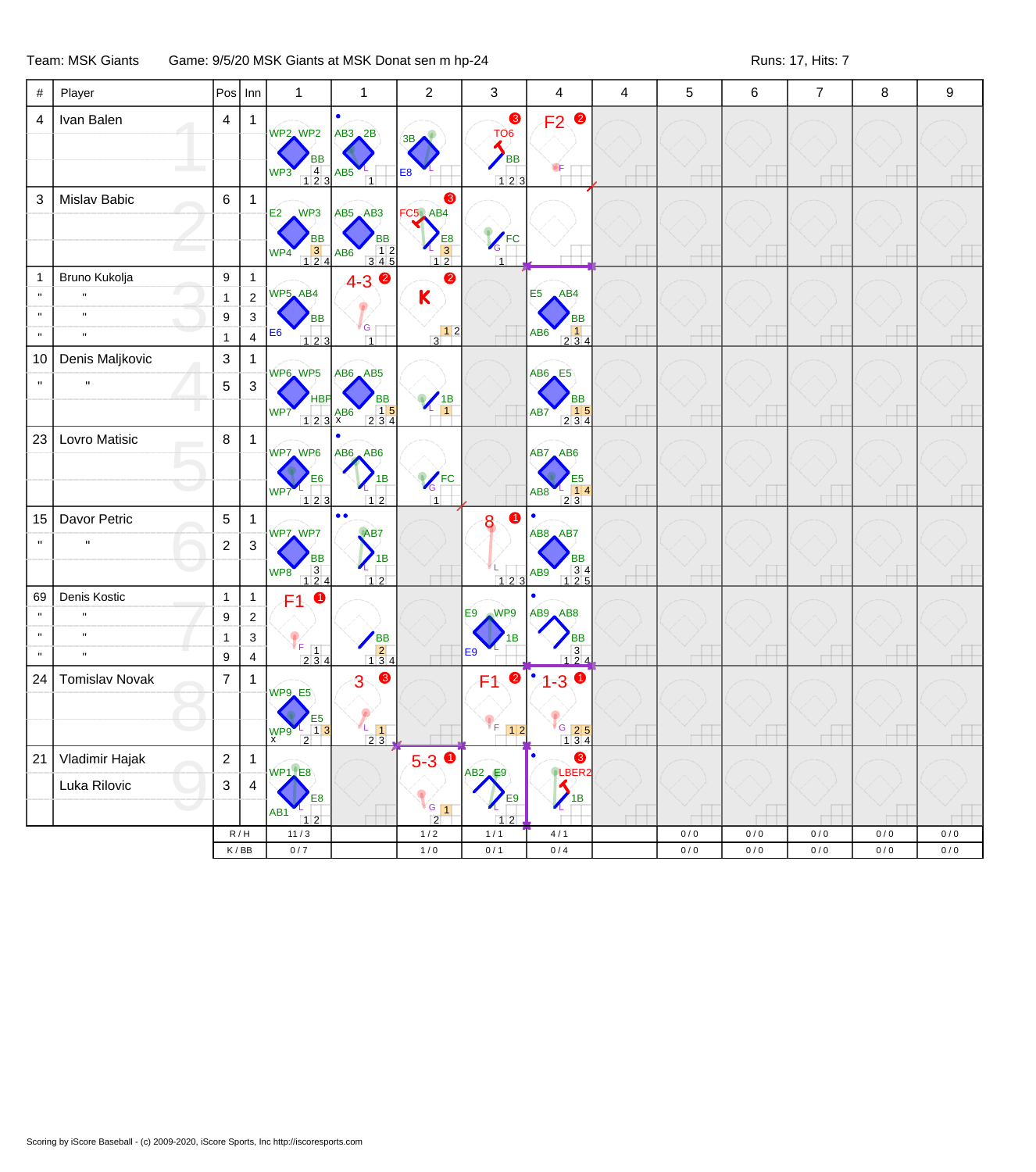Team: MSK Donat Game: 9/5/20 MSK Giants at MSK Donat sen m hp-24 Runs: 1, Hits: 2

| $\#$                      | Player         | $Pos$ Inn      |                         | $\mathbf{1}$                                                              | $\sqrt{2}$                               | $\sqrt{3}$         | $\overline{4}$                                                                                                                                                                                                                                                                                                                                                                             | 5                        | $\,6$                    | $\overline{7}$           | $\,8\,$                  | 9                |
|---------------------------|----------------|----------------|-------------------------|---------------------------------------------------------------------------|------------------------------------------|--------------------|--------------------------------------------------------------------------------------------------------------------------------------------------------------------------------------------------------------------------------------------------------------------------------------------------------------------------------------------------------------------------------------------|--------------------------|--------------------------|--------------------------|--------------------------|------------------|
| $\ensuremath{\mathsf{3}}$ | Vito Susanj    | $\mathbf{1}$   | $\mathbf{1}$            | $\bullet$                                                                 |                                          | 2                  |                                                                                                                                                                                                                                                                                                                                                                                            |                          |                          |                          |                          |                  |
| $\mathbf{H}$              | $\mathbf{u}$   | 6              | $\boldsymbol{2}$        | K                                                                         |                                          |                    |                                                                                                                                                                                                                                                                                                                                                                                            |                          |                          |                          |                          |                  |
| $\mathbf{H}$              | $\mathbf{H}$   | 8              | $\overline{\mathbf{4}}$ | $\begin{array}{ c c } \hline 1 & 2 \\ \hline 3 & 1 \\ \hline \end{array}$ |                                          | $\frac{DRT}{12}$   |                                                                                                                                                                                                                                                                                                                                                                                            |                          |                          |                          |                          |                  |
| 20                        | Pavle Skibola  | $\bf 8$        | 1                       | $\bullet$                                                                 |                                          | 8                  |                                                                                                                                                                                                                                                                                                                                                                                            |                          |                          |                          |                          |                  |
| $\mathbf{H}$              | $\mathbf{H}$   | $\mathbf{1}$   | $\overline{4}$          | $\blacktriangleright$                                                     |                                          | Κ                  |                                                                                                                                                                                                                                                                                                                                                                                            |                          |                          |                          |                          |                  |
|                           |                |                |                         | 12                                                                        |                                          |                    |                                                                                                                                                                                                                                                                                                                                                                                            |                          | $\overline{\phantom{a}}$ | $\overline{\phantom{a}}$ | $\overline{\phantom{a}}$ |                  |
| 17                        | Petar Curic    | $\,6\,$        | $\mathbf{1}$            |                                                                           |                                          |                    |                                                                                                                                                                                                                                                                                                                                                                                            |                          |                          |                          |                          |                  |
| $\mathbf{H}$              | $\mathbf{u}$   | $\mathbf{1}$   | $\sqrt{2}$              |                                                                           |                                          |                    |                                                                                                                                                                                                                                                                                                                                                                                            |                          |                          |                          |                          |                  |
| $\mathbf{H}$              | $\mathbf{H}$   | 5              | $\overline{4}$          | $\begin{array}{c} \n 1B \\  \hline\n 12\n \end{array}$<br>$\overline{3}$  |                                          |                    | $\begin{array}{r} \begin{array}{c} \begin{array}{c} \end{array} \end{array} \begin{array}{c} \begin{array}{c} \end{array} \end{array} \begin{array}{c} \begin{array}{c} \end{array} \end{array} \begin{array}{c} \begin{array}{c} \end{array} \end{array} \begin{array}{c} \begin{array}{c} \end{array} \end{array} \begin{array}{c} \end{array} \begin{array}{c} \end{array} \end{array}$ |                          |                          |                          |                          |                  |
| 12                        | Luka Bekic     | $\sqrt{5}$     | 1                       | 6                                                                         |                                          |                    | $\bullet$                                                                                                                                                                                                                                                                                                                                                                                  |                          |                          |                          |                          |                  |
| $\mathbf H$               | $\mathbf H$    | $\mathbf{1}$   | $\overline{4}$          | $\mathsf{K}$                                                              |                                          |                    | $\blacktriangleright$                                                                                                                                                                                                                                                                                                                                                                      |                          |                          |                          |                          |                  |
| $\mathbf{H}$              | $\mathbf{H}$   | 6              | $\overline{4}$          | $\begin{array}{c c} 1 & 5 \\ 2 & 3 & 4 \end{array}$                       |                                          |                    | 12                                                                                                                                                                                                                                                                                                                                                                                         | $\overline{\phantom{a}}$ | н                        |                          | $\overline{\phantom{a}}$ |                  |
| 10                        | Dario Coza     | 4              | $\mathbf{1}$            |                                                                           | WP7 WP7                                  |                    | $\bullet$                                                                                                                                                                                                                                                                                                                                                                                  |                          |                          |                          |                          |                  |
|                           |                |                |                         |                                                                           |                                          |                    | $\mathsf{K}$                                                                                                                                                                                                                                                                                                                                                                               |                          |                          |                          |                          |                  |
|                           |                |                |                         |                                                                           | BB<br>23<br>145<br>E <sub>2</sub>        |                    | $12$                                                                                                                                                                                                                                                                                                                                                                                       |                          |                          |                          |                          |                  |
| 23                        | Petar Krznaric | $\overline{7}$ | $\mathbf{1}$            |                                                                           | 0                                        |                    | $\bullet$                                                                                                                                                                                                                                                                                                                                                                                  |                          |                          |                          |                          |                  |
|                           |                |                |                         |                                                                           | K                                        |                    | $\blacktriangleright$                                                                                                                                                                                                                                                                                                                                                                      |                          |                          |                          |                          |                  |
|                           |                |                |                         |                                                                           | $\begin{array}{r} 24 \\ 13 \end{array}$  |                    | $\begin{array}{ c c }\n \hline\n 3 & 4 \\  \hline\n 1 & 2\n \end{array}$                                                                                                                                                                                                                                                                                                                   | Н                        | н                        | н                        | $\overline{\phantom{a}}$ |                  |
| 5                         | Nikola Bilan   | 9              | $\mathbf{1}$            |                                                                           | $\bullet$                                |                    |                                                                                                                                                                                                                                                                                                                                                                                            |                          |                          |                          |                          |                  |
|                           |                |                |                         |                                                                           | $\blacktriangleright$                    |                    |                                                                                                                                                                                                                                                                                                                                                                                            |                          |                          |                          |                          |                  |
|                           |                |                |                         |                                                                           | $\begin{array}{c} 45 \\ 123 \end{array}$ |                    |                                                                                                                                                                                                                                                                                                                                                                                            |                          |                          |                          |                          |                  |
| 19                        | Mislav Marcic  | $\sqrt{3}$     | $\mathbf{1}$            |                                                                           | <b>U3 €</b>                              |                    |                                                                                                                                                                                                                                                                                                                                                                                            |                          |                          |                          |                          |                  |
|                           |                |                |                         |                                                                           |                                          |                    |                                                                                                                                                                                                                                                                                                                                                                                            |                          |                          |                          |                          |                  |
|                           |                |                |                         |                                                                           | $\frac{7}{13}$                           |                    |                                                                                                                                                                                                                                                                                                                                                                                            |                          |                          |                          |                          |                  |
| 18                        | Matej Hanzlic  | $\overline{c}$ | $\mathbf{1}$            |                                                                           |                                          | $\bullet$          |                                                                                                                                                                                                                                                                                                                                                                                            |                          |                          |                          |                          |                  |
|                           |                |                |                         |                                                                           |                                          | X                  |                                                                                                                                                                                                                                                                                                                                                                                            |                          |                          |                          |                          |                  |
|                           |                |                |                         |                                                                           |                                          | $12$               |                                                                                                                                                                                                                                                                                                                                                                                            |                          |                          |                          |                          |                  |
|                           |                | R/H<br>K/BB    |                         | 0/1<br>$3/0$                                                              | $1/0$<br>$2/1$                           | $0\,/\,0$<br>$3/0$ | 0/1<br>$3/0$                                                                                                                                                                                                                                                                                                                                                                               | $0\,/\,0$<br>$0\,/\,0$   | 0/0<br>$0/0$             | 0/0<br>$0/0$             | $0/0$<br>$0\,/\,0$       | 0/0<br>$0\,/\,0$ |